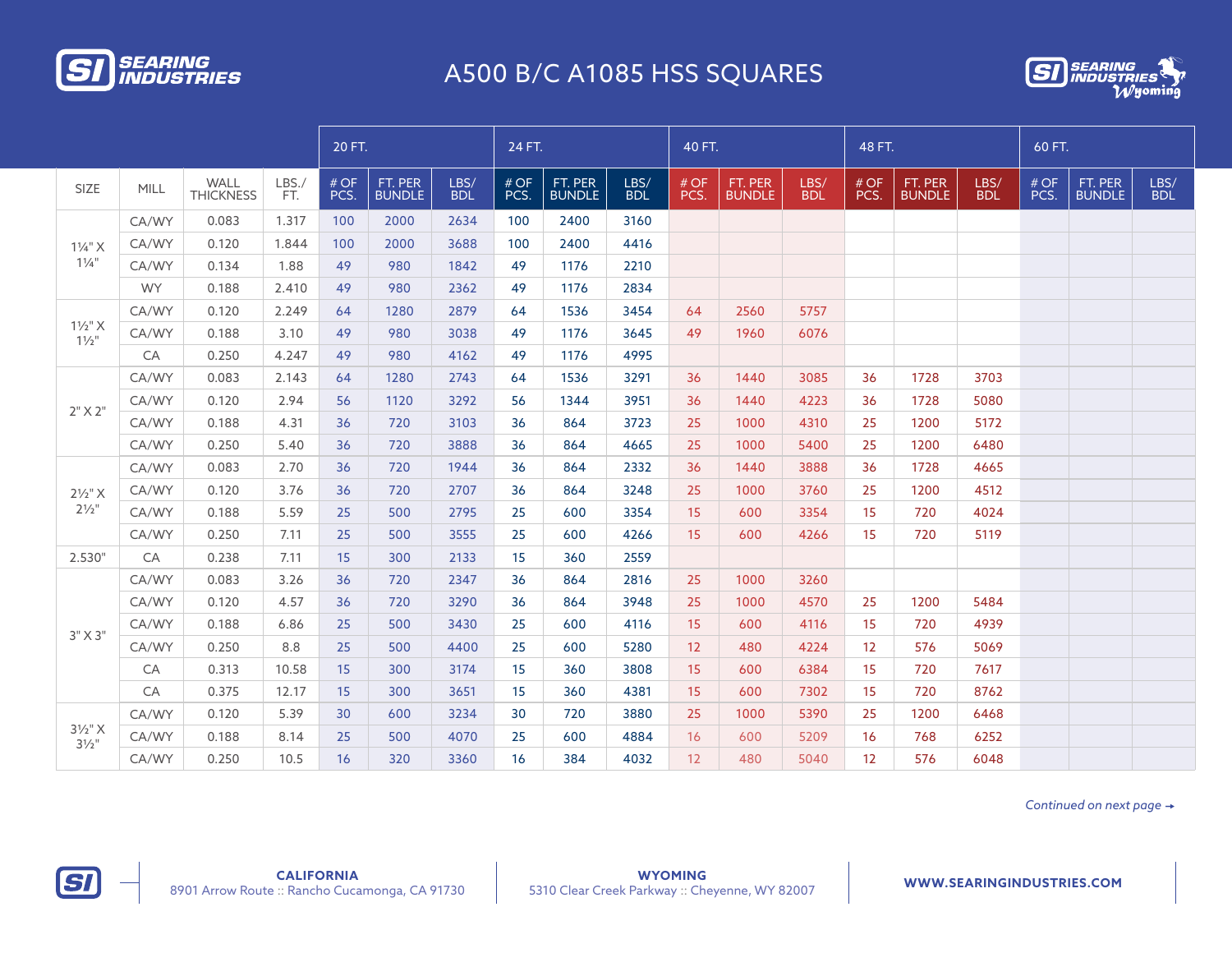

## A500 B/C A1085 HSS SQUARES CON'T



|             |       |                                 | 20 FT.      |                |                          | 24 FT.             |                |                          | 40 FT.             |                |                          | 48 FT.             |                         |                          | 60 FT.             |                |                          |                    |
|-------------|-------|---------------------------------|-------------|----------------|--------------------------|--------------------|----------------|--------------------------|--------------------|----------------|--------------------------|--------------------|-------------------------|--------------------------|--------------------|----------------|--------------------------|--------------------|
| <b>SIZE</b> | MILL  | <b>WALL</b><br><b>THICKNESS</b> | LBS.<br>FT. | # OF<br>PCS.   | FT. PER<br><b>BUNDLE</b> | LBS/<br><b>BDL</b> | # OF<br>PCS.   | FT. PER<br><b>BUNDLE</b> | LBS/<br><b>BDL</b> | #OF<br>PCS.    | FT. PER<br><b>BUNDLE</b> | LBS/<br><b>BDL</b> | #OF<br>PCS.             | FT. PER<br><b>BUNDLE</b> | LBS/<br><b>BDL</b> | #OF<br>PCS.    | FT. PER<br><b>BUNDLE</b> | LBS/<br><b>BDL</b> |
|             | CA/WY | 0.083                           | 4.359       | 30             | 600                      | 2615               | 30             | 720                      | 3138               | 25             | 1000                     | 4359               | 30                      | 1440                     | 6277               |                |                          |                    |
|             | CA/WY | 0.120                           | 6.21        | 30             | 600                      | 3726               | 30             | 720                      | 4471               | 25             | 1000                     | 6210               | 25                      | 1200                     | 7452               | 25             | 1500                     | 9315               |
|             | CA/WY | 0.125                           | 6.46        | 25             | 500                      | 3230               | 25             | 600                      | 3876               | 25             | 1000                     | 6460               | 25                      | 1200                     | 7752               | 25             | 1500                     | 9690               |
| $4"$ X $4"$ | CA/WY | 0.188                           | 9.42        | 25             | 500                      | 4710               | 25             | 600                      | 5652               | 16             | 640                      | 6028               | 16                      | 768                      | 7235               | 15             | 960                      | 9043               |
|             | CA/WY | 0.250                           | 12.21       | 16             | 320                      | 3907               | 16             | 384                      | 4688               | 12             | 480                      | 5860               | 12                      | 576                      | 7033               | 12             | 720                      | 8791               |
|             | CA/WY | 0.313                           | 14.83       | 9              | 180                      | 2669               | 9              | 216                      | 3209               | 9              | 360                      | 5338               | 9                       | 432                      | 6407               | 9              | 640                      | 9491               |
|             | CA/WY | 0.375                           | 17.27       | 6              | 120                      | 2072               | 6              | 144                      | 2486               | 6              | 240                      | 4144               | 6                       | 288                      | 4974               | 6              | 360                      | 6217               |
|             | CA/WY | 0.500                           | 21.63       | 6              | 120                      | 2595               | 6              | 144                      | 3114               | 6              | 240                      | 5191               | 6                       | 288                      | 6229               | 6              | 360                      | 7786               |
|             | CA/WY | 0.120                           | 7.83        | 12             | 240                      | 1879               | 12             | 288                      | 2255               | 12             | 480                      | 3916               | 12                      | 576                      | 4700               | 12             | 720                      | 5875               |
|             | CA/WY | 0.125                           | 8.16        | 12             | 240                      | 1958               | 12             | 288                      | 2350               | 12             | 480                      | 3916               | 12                      | 576                      | 4700               | 12             | 720                      | 5875               |
|             | CA/WY | 0.188                           | 11.97       | 12             | 240                      | 2872               | 9              | 216                      | 2585               | 12             | 480                      | 5745               | 9                       | 432                      | 5171               | 9              | 640                      | 7660               |
| 5" X 5"     | CA/WY | 0.250                           | 15.62       | 9              | 180                      | 2811               | 9              | 216                      | 3373               | 9              | 360                      | 5623               | 9                       | 432                      | 6748               | 9              | 640                      | 9996               |
|             | CA/WY | 0.313                           | 19.08       | 6              | 120                      | 2289               | 6              | 144                      | 2747               | 6              | 240                      | 5479               | 6                       | 288                      | 5495               | 6              | 360                      | 6868               |
|             | CA/WY | 0.375                           | 22.37       | 6              | 120                      | 2684               | 6              | 144                      | 3221               | $\overline{6}$ | 240                      | 5368               | 6                       | 288                      | 6443               | 6              | 360                      | 8053               |
|             | CA/WY | 0.500                           | 28.43       | $\overline{4}$ | 80                       | 2274               | 4              | 96                       | 2729               | $\overline{4}$ | 160                      | 4548               | 4                       | 192                      | 5459               | $\overline{4}$ | 240                      | 6823               |
|             | CA/WY | 0.120                           | 9.48        | 9              | 180                      | 1706               | 9              | 216                      | 2047               | 9              | 360                      | 3412               | 9                       | 432                      | 4095               | 9              | 640                      | 6067               |
|             | CA/WY | 0.125                           | 9.86        | 9              | 180                      | 1774               | 9              | 216                      | 2129               | 9              | 360                      | 3549               | 9                       | 432                      | 4260               | 9              | 640                      | 6310               |
| $6"$ X $6"$ | CA/WY | 0.188                           | 14.53       | 9              | 180                      | 2615               | 9              | 216                      | 3138               | 9              | 360                      | 5230               | 9                       | 432                      | 6277               | 9              | 640                      | 9299               |
|             | CA/WY | 0.250                           | 19.02       | 6              | 120                      | 2282               | 6              | 144                      | 2738               | 6              | 240                      | 4564               | 6                       | 288                      | 5478               | 6              | 360                      | 6847               |
|             | CA/WY | 0.313                           | 23.34       | 6              | 120                      | 2800               | 6              | 144                      | 3360               | 6              | 240                      | 5601               | 6                       | 288                      | 6722               | 6              | 360                      | 8402               |
|             | CA/WY | 0.375                           | 27.48       | 6              | 120                      | 3297               | 6              | 144                      | 3957               | 6              | 240                      | 6595               | 6                       | 288                      | 7914               | 6              | 360                      | 9892               |
|             | CA/WY | 0.500                           | 35.24       | 4              | 80                       | 2918               | $\overline{4}$ | 96                       | 3383               | $\overline{4}$ | 160                      | 5638               | $\overline{\mathbf{A}}$ | 192                      | 6766               | $\overline{4}$ | 240                      | 8457               |

*Continued on next page*